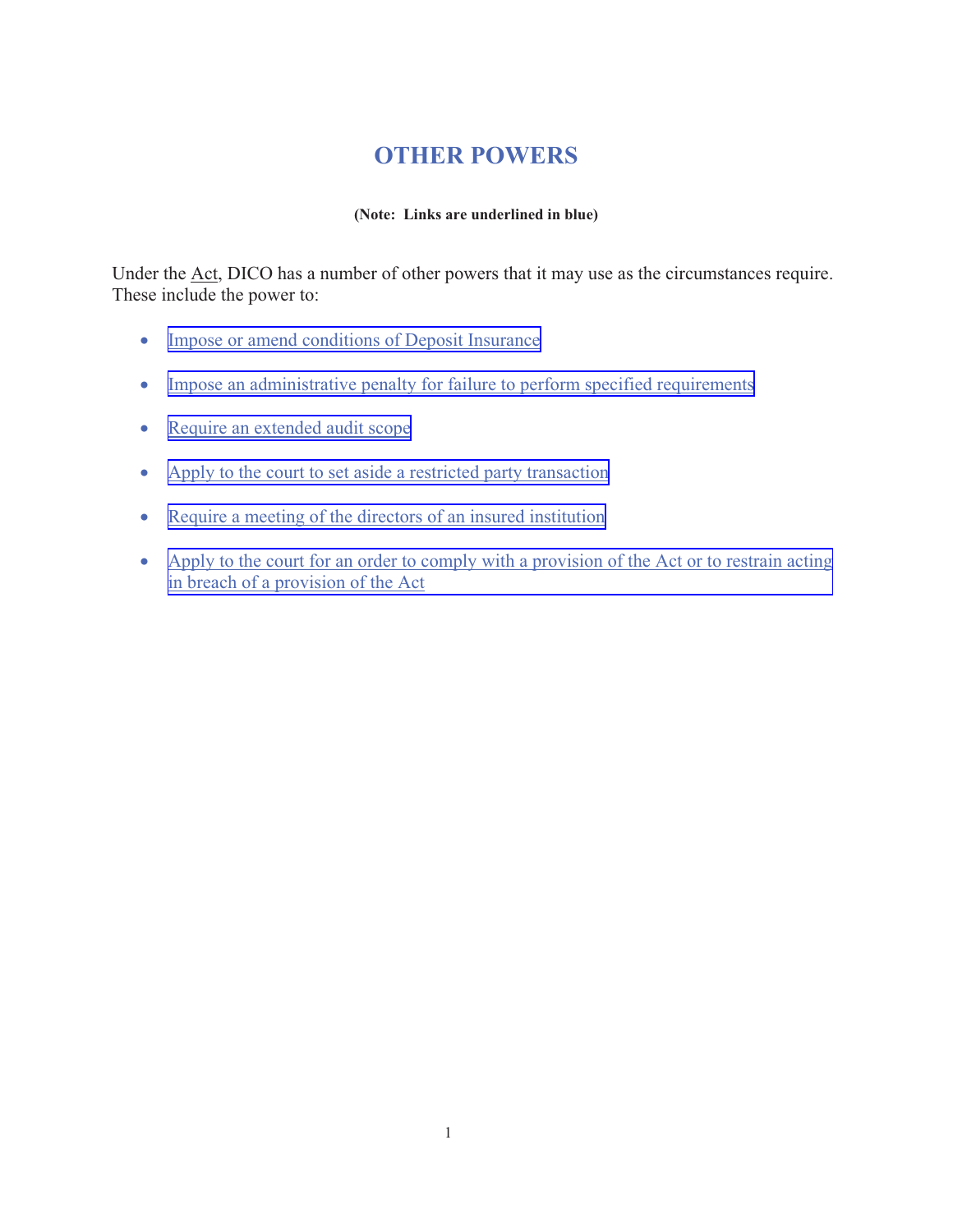# **CONDITIONS OF DEPOSIT INSURANCE Subsection 270(4) of the Act**

#### <span id="page-1-0"></span>**Authority**

Under subsection 270 (4) of the Act, DICO may impose conditions or amend such conditions of deposit insurance at any time by written notice to the credit union.

#### **Criteria**

DICO shall impose conditions of deposit insurance by written notification entitled "Conditions of Deposit Insurance" to a credit union and may amend these conditions from time to time as necessary or appropriate in order to minimize DICO's exposure to risk.

Where a credit union is identified as posing exceptional insurance risk to DICO, DICO may, by written notice to the credit union, impose or amend previously imposed conditions of insurance by issuing a new or amended notification of Conditions of Deposit Insurance to address that risk.

All imposed or amended conditions of deposit insurance will:

- Be communicated to the credit union by way of an written notification to both the President and the General Manager
- Take effect after a reasonable notice period
- Terminate when the conditions expire or are revoked by DICO

#### **Notice and notice period**

DICO shall provide written notice of its intention to impose or amend Conditions of Deposit Insurance.

The length of the notice period will be dependent upon the individual circumstances and the severity of the financial impacts and risks involved.

DICO shall provide a minimum of 30 days notice except where DICO is of the opinion that any delay may result in an unacceptable increase in the Corporation's exposure to risk.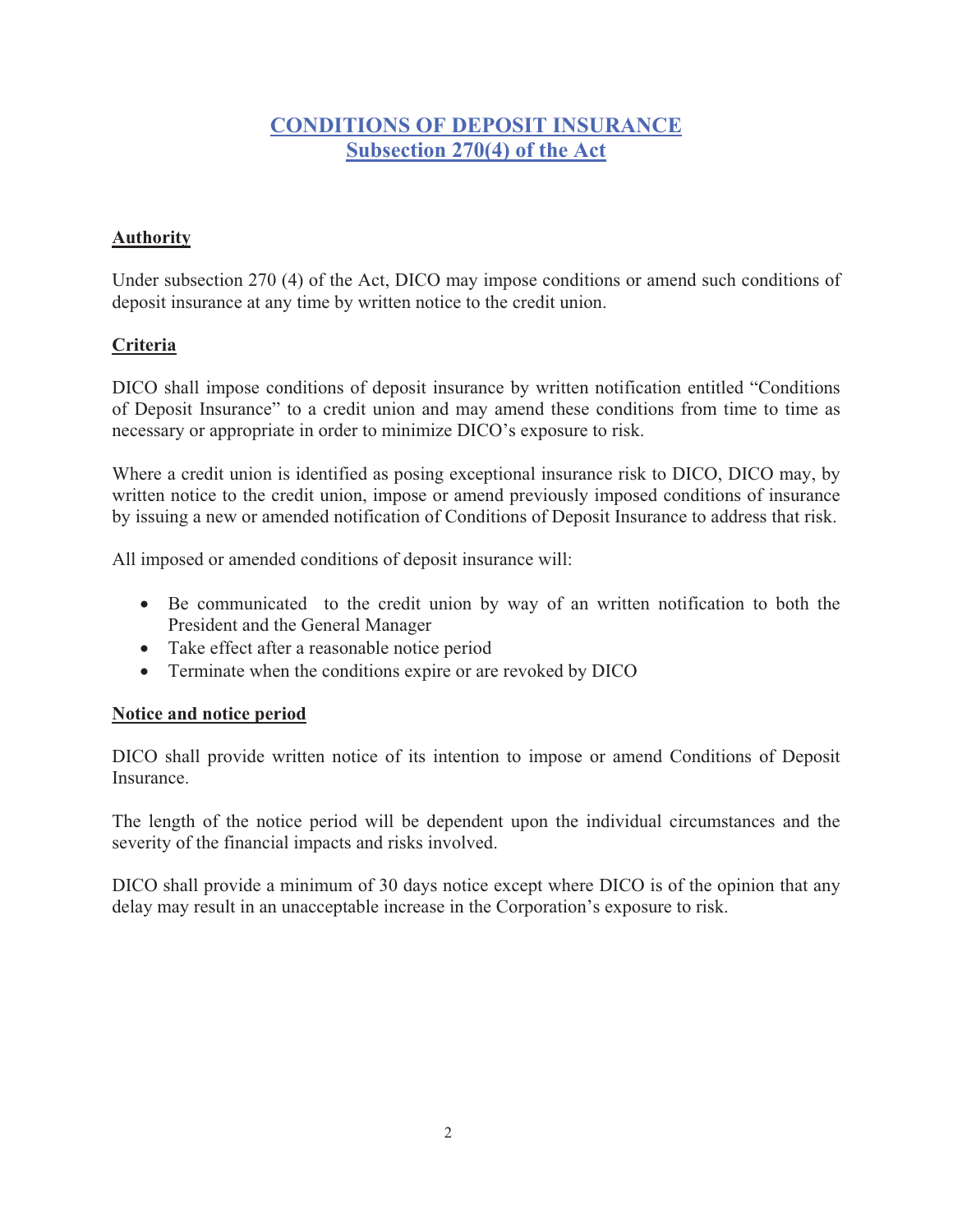# **ADMINISTRATIVE PENALTIES Subsection 331.3(1) of the Act**

#### <span id="page-2-0"></span>**Authority**

Under subsection 331.3(1), DICO may, by Order, impose an administrative penalty where it is satisfied that the person or entity is contravening any of the requirements set out in subsection 331.3(2).

#### **Amount of Penalty**

In accordance with subjection 117 (1) of the Regulations, the amount the administrative penalty for a contravention is, for each day on which the contravention occurs or continues, \$100 for a class 1 credit union and \$250 for a class 2 credit union. The maximum amount of a penalty shall not exceed \$25,000 in accordance with subsection 331.5 of the Act

## **Criteria**

DICO shall issue an Order to impose an administrative penalty on the person or entity when it has obtained satisfactory evidence that it one or more of the following criteria have been met. The person or entity:

- Did not provide reports under section 89 within a reasonable period of time of the date required
- Did not hold a meeting under subsection 220(1) within a reasonable period of time of the date specified in the notice
- Did not provide information under section 225 within a reasonable period of time of the date required
- Did not file an annual return or provide information under section 227 within a reasonable period of time from the date required
- $\bullet$  Did not pay a special levy under clause 262(1)(d) or an annual premium under section 276.1 within a reasonable period of time of the date that payment is due

In accordance with subsection 117(5) of the Regulations, when considering whether to impose an administrative penalty on a person or entity, DICO shall also consider:

- Whether the contravention was caused by an event outside the person or entity's control.
- Whether the person or entity could have taken steps to prevent the contravention.
- With respect to incomplete or inaccurate documents or information, whether due diligence was exercised in filing the documents or preparing the information.

## **Evidence**

DICO will review evidence that constitutes a reasonable basis for recommending an Order to impose an administrative penalty relative to the individual circumstances involved.

## **Order**

An Order issued pursuant to subsection 331.3 (1) of the Act is subject to appeal in accordance with subsection 240.4.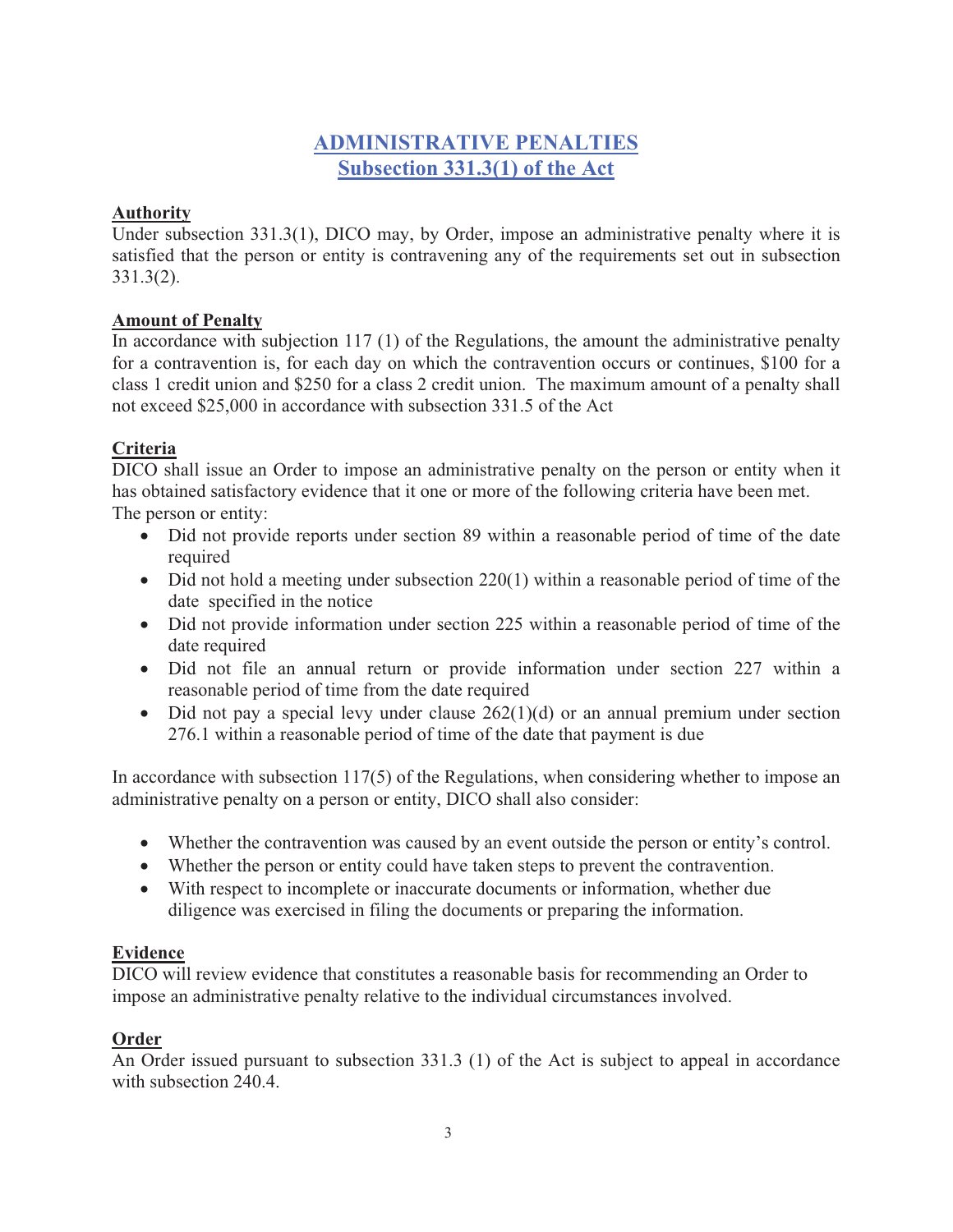# **EXTENDED AUDIT SCOPE AND SPECIAL EXAMINATION Subsection 171 and 169(8) of the Act**

#### **Authority**

Under subsection 171 of the Act, DICO may, require that the auditor of a credit union to:

- report on the extent of the auditor's procedures in the examination of the credit union's financial statements;
- enlarge or extend the scope of that examination
- perform any other specific procedure
- make an examination relating to the adequacy of the procedures adopted by the credit union for the safety of its creditors, members and shareholders, or any other examination that the public interest may require

DICO may also require that a special audit of a credit union be made if necessary and may appoint, for that purpose, an auditor qualified pursuant to subsection 160 (1)

Under subsection 169(8) of the Act, DICO may require that an examination is conducted other than in accordance with generally accepted auditing standards (GAAS).

#### **Criteria**

DICO may request an expanded audit scope, require that specified procedures be undertaken and appoint a qualified auditor:

- For the purpose of obtaining additional and sufficient assurances about a credit union's s affairs, operations and business practices from the auditor, for the purposes of deposit insurance
- Where an on-site examination, inspection or investigation has been conducted on a credit union or as a result of findings arising from the audit, to provide DICO with follow up verification that identified problems have been satisfactorily resolved
- Where DICO has a concern with respect to one or more specific issues or circumstances or the validity of the findings of an audit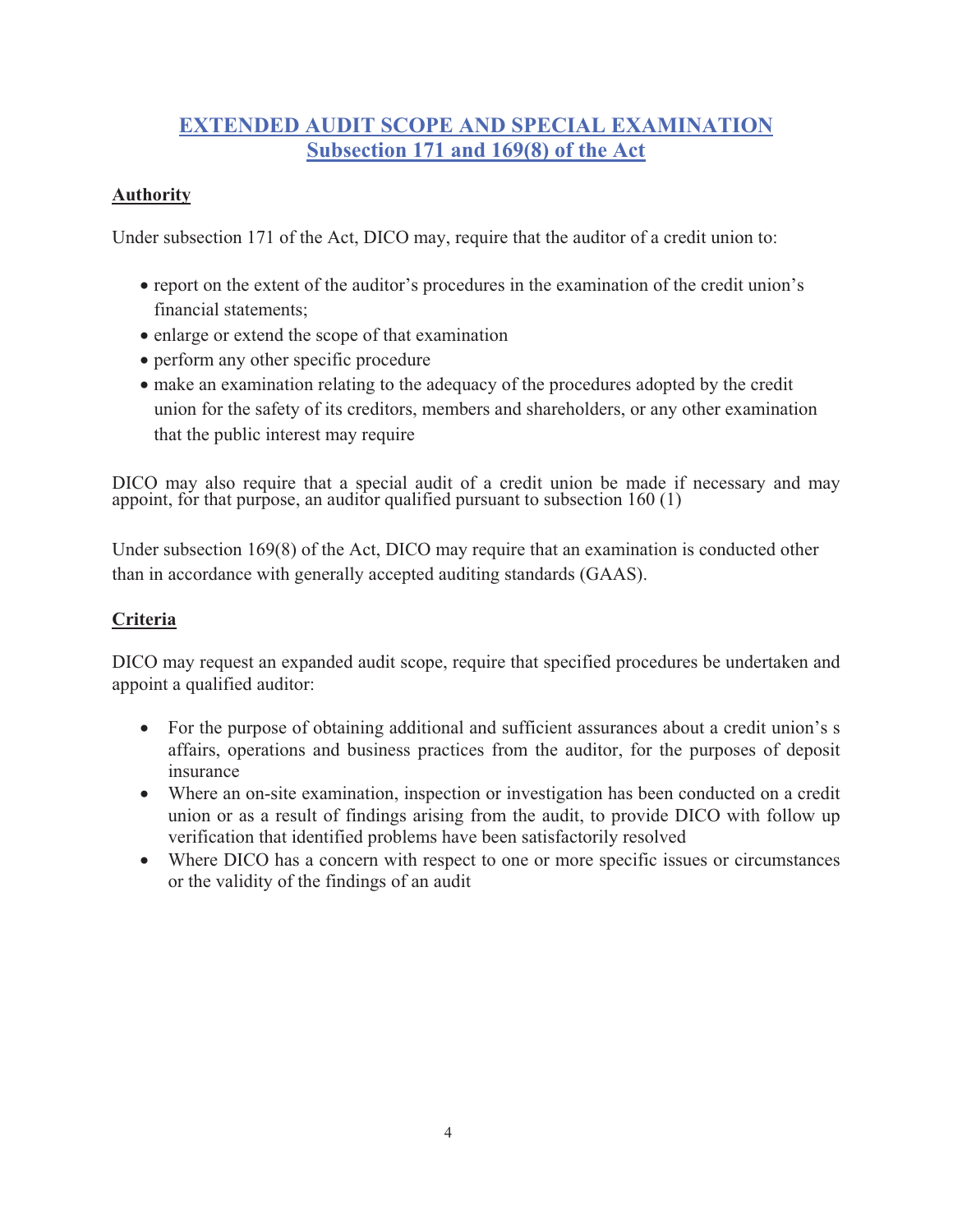# <span id="page-4-0"></span>**SET ASIDE RESTRICTED PARTY TRANSACTION APPLICATION FOR COURT ORDER Subsection 209.1(1) of the Act**

#### **Authority**

Under subsection 209.1(1), where a transaction with a restricted party that is prohibited or restricted takes place, DICO may apply to the court for an Order to:

- set aside the transaction and direct the restricted party to account to the credit union for any profit or gain, and
- require persons involved in the transaction to pay any damages, the face value of the transaction or the amount expended by the credit union in the transaction

#### **Criteria**

DICO shall apply to the court for an Order to set aside a restricted party transaction where it has obtained satisfactory evidence that one or more of the following criteria have been met:

- The transaction is not in the best interests of the members, depositors or shareholders of the credit union
- The transaction is in material breach of the requirements of the Act and Regulations
- The transaction has resulted in or is likely to result in a material loss or material reduction in income to the credit union
- The transaction has resulted in or is likely to result in an unacceptable increase in risk to the credit union or to DICO

#### **Evidence**

DICO will review evidence that constitutes a reasonable basis for applying to the court for an Order pursuant to subsection 209.1(1) to set aside a restricted party transaction, including:

- Financial performance and condition as reported by the credit union
- Audited financial statements
- Results of an Examination
- Disclosure from the Board of Directors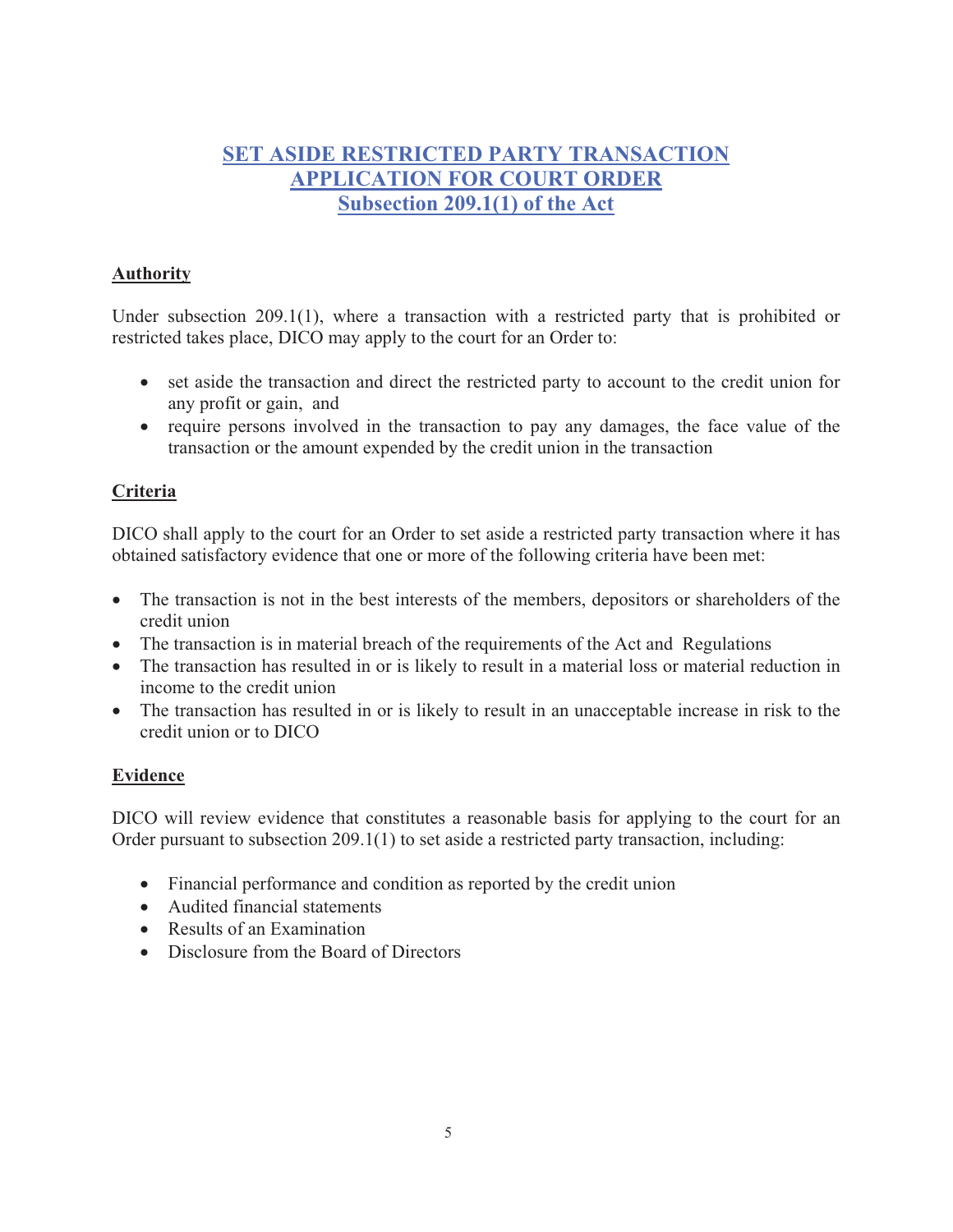# **REQUIRE A MEETING OF DIRECTORS Subsection 220(1) of the Act**

#### **Authority**

Under subsection 220(1), DICO may, by written notice, require a credit union to hold a meeting of directors to consider any matter set out in the notice. Under subsection 220(2) a representative of DICO may attend and be heard at the meeting.

#### **Criteria**

DICO shall issue a notice to a credit union to hold a meeting to consider any matter set out in the notice when it has obtained satisfactory evidence that one or more of the following criteria have been met:

- The credit union has failed to hold a meeting as required under the Act
- The matter is material and has or is likely to have significant impact on the credit union's financial performance and condition and has not been appropriately addressed
- It is in the best interests of the members, depositors or shareholders
- The credit union is in material non-compliance with the standards of DICO By-law #5
- The credit union is a high risk institution identified in the credit union's Risk Assessment Profile

#### **Evidence**

DICO will review evidence that constitutes a reasonable basis for requiring the credit union to hold a meeting, including

- Financial performance and condition as reported by the credit union
- Audited financial statements
- Results of an Examination